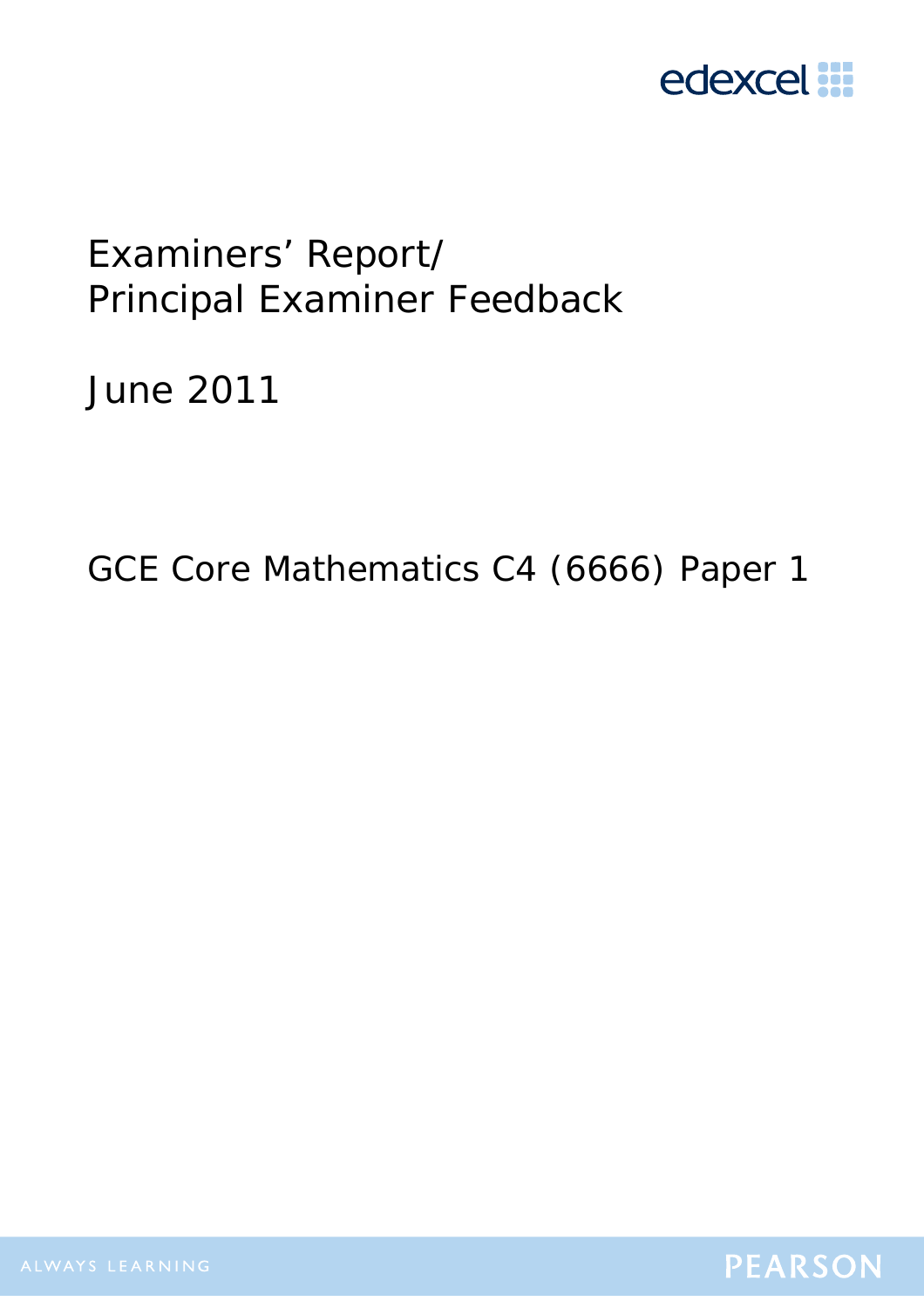Edexcel is one of the leading examining and awarding bodies in the UK and throughout the world. We provide a wide range of qualifications including academic, vocational, occupational and specific programmes for employers.

Through a network of UK and overseas offices, Edexcel's centres receive the support they need to help them deliver their education and training programmes to learners.

For further information, please call our GCE line on 0844 576 0025, or visit our website at www.edexcel.com.

If you have any subject specific questions about the content of this Examiners' Report that require the help of a subject specialist, you may find our **Ask The Expert** email service helpful.

Ask The Expert can be accessed online at the following link: http://www.edexcel.com/Aboutus/contact-us/

June 2011 Publications Code UA027662 All the material in this publication is copyright © Edexcel Ltd 2011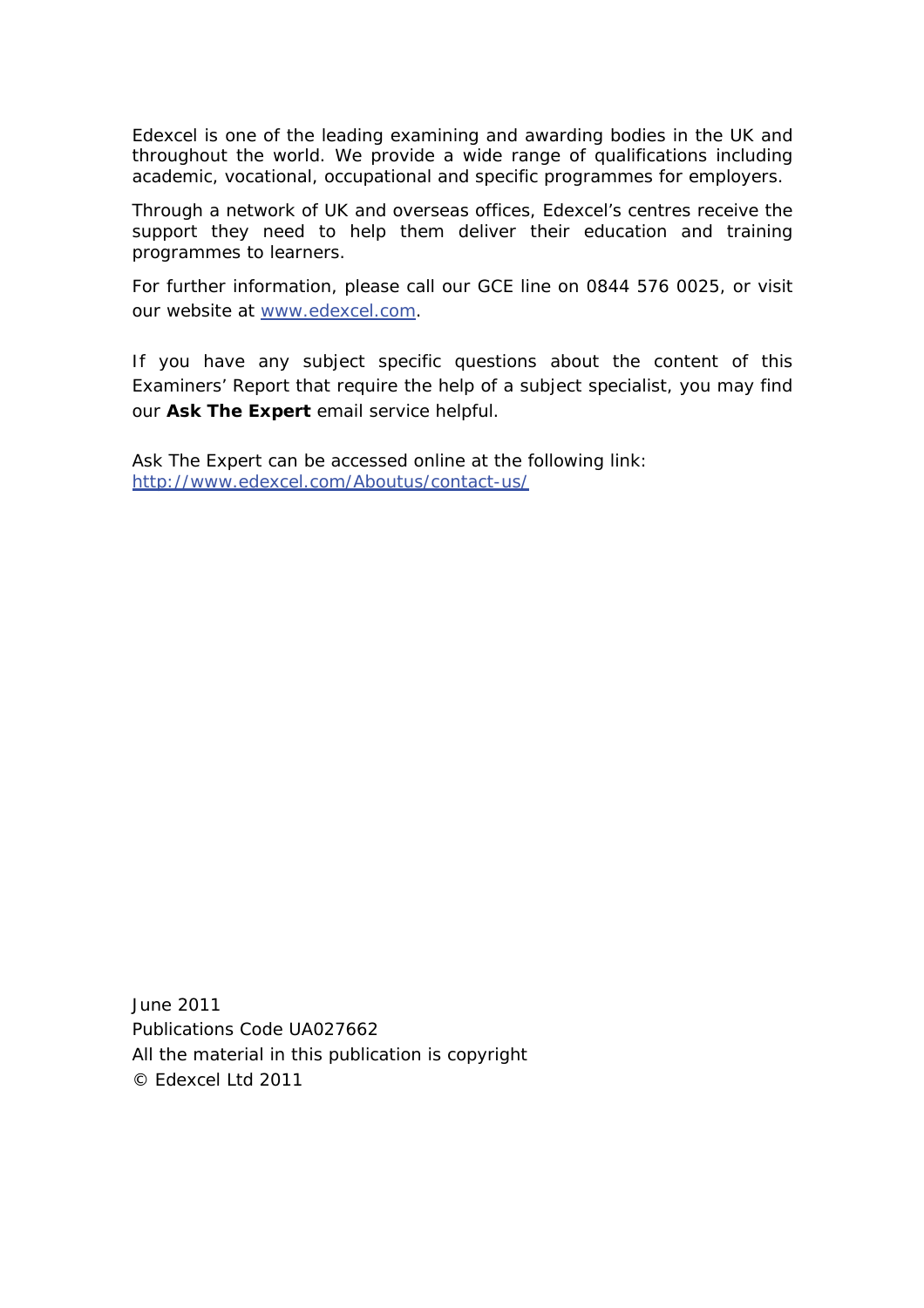# **Core Mathematics Unit C4 Specification 6666**

# **Introduction**

This paper was accessible to nearly all candidates and the great majority were able to attempt all questions. The general standard of work seen was similar to that seen in recent years. The techniques of the calculus were well understood and, in general, the standard of presentation was satisfactory. The standard of algebra does give some cause for concern and, as is noted in the reports on individual questions, the solutions of questions 2 and question 7 were often spoilt by errors in elementary algebra and, throughout the paper, many marks were lost through the misuse or, more commonly, the omission of brackets.

Most candidates use calculators appropriately. Problems do arise, however, when candidates give exact answers to questions, presumably derived from calculators with functions giving such answers, without any supporting working. The rubric on the front of the paper advises candidates that they "should show sufficient working to make your methods clear to the examiner".

Sometimes candidates give solutions in a detail wholly inappropriate to the number of marks available for the question. For example, in question 4(a) candidates were asked to fill in two values in a table for just two marks. Nothing else is required. It was not unusual for candidates to provide over half a page of working for these two values and, from time to time, a whole page of working was seen.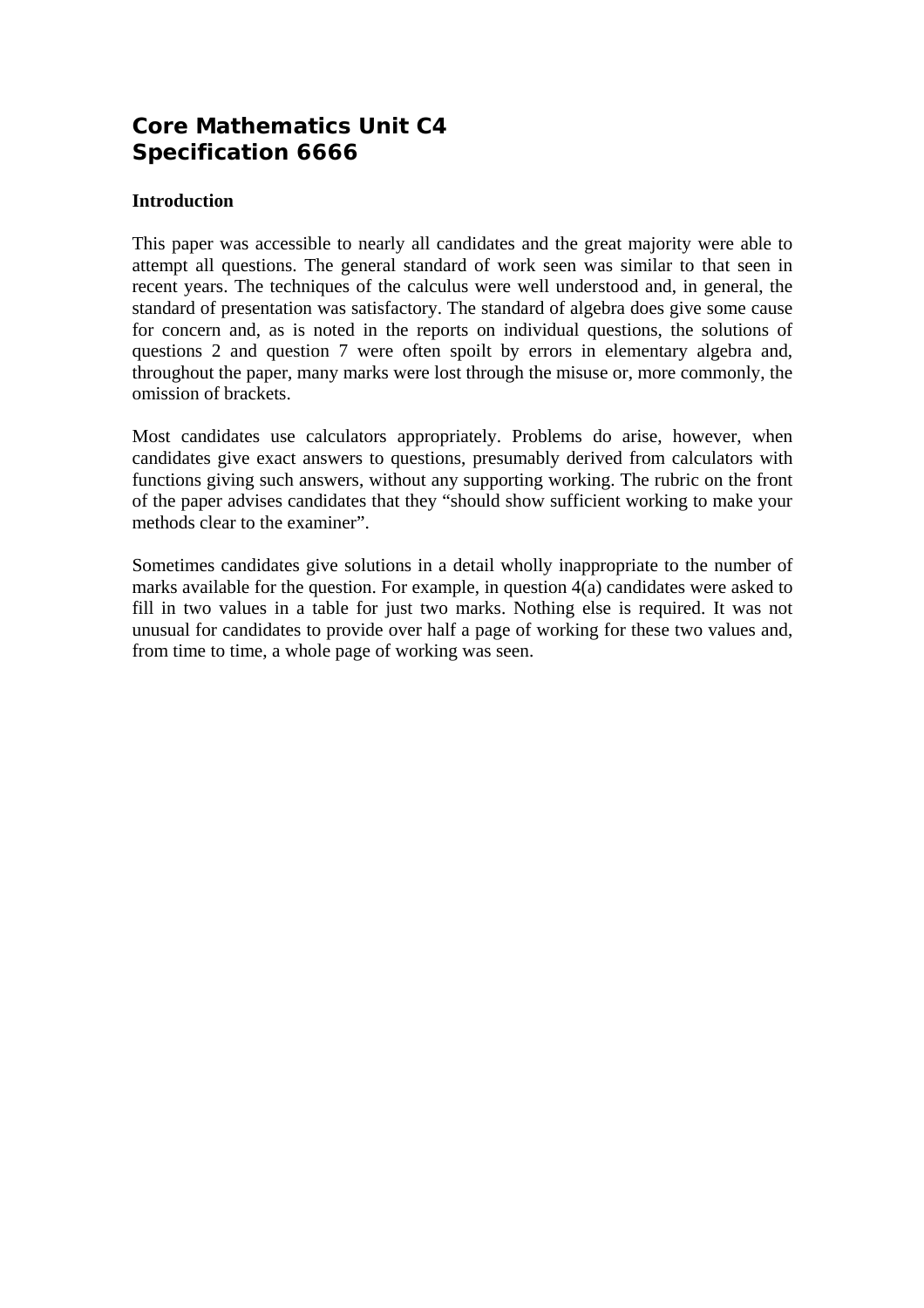#### **Report on individual questions**

#### **Question 1**

The majority of candidates gained full marks on this question. Most obtained the identity  $9x^2 = A(x-1)(2x+1) + B(2x+1) + C(x-1)^2$  and found *B* and *C* by substituting  $x = 1$  and  $x = -\frac{1}{2}$ . A significant number of candidates found an incorrect value of *C* after making the error  $\left(-\frac{3}{2}\right)^2 = -\frac{9}{4}$ . This can arise through the misuse of a calculator. The value of *A* was usually found either by substituting  $x = 0$  or equating coefficients of  $x^2$ . Relatively few candidates attempted the question by equating all three coefficients to obtain three equations and solving these equations simultaneously. The working for this method is rather complicated and errors were often made.

#### **Question 2**

Many candidates got off to a very bad start to this question by writing  $(9+4x^2) = 3+2x$  or  $(9+4x^2)^{-\frac{1}{2}} = (3+2x)^{-1}$ . Such errors in algebra are heavily penalised as the resulting binomial expansions are significantly simplified and, in this case, gave answers in incorrect powers of *x*. Those who obtained  $\frac{1}{2} \left( 1 + \frac{4}{2} x^2 \right)^{-\frac{1}{2}}$  $3(9)$ *x*  $\left(1+\frac{4}{9}x^2\right)^{-\frac{1}{2}}$  showed that they understood the binomial theorem but there were many errors in signs, often due to the failure to use brackets correctly. Some candidates seemed to lose the thread of the question and, having expanded  $\left(1+\frac{4}{5}x^2\right)^{-\frac{1}{2}}$ 9 *x*  $\left(1+\frac{4}{9}x^2\right)^{-\frac{1}{2}}$  correctly, failed to multiply by  $\frac{1}{3}$ . It was not unusual to see an, often correct, term in  $x^6$  provided. The examiners ignore this but such additional work does lose time.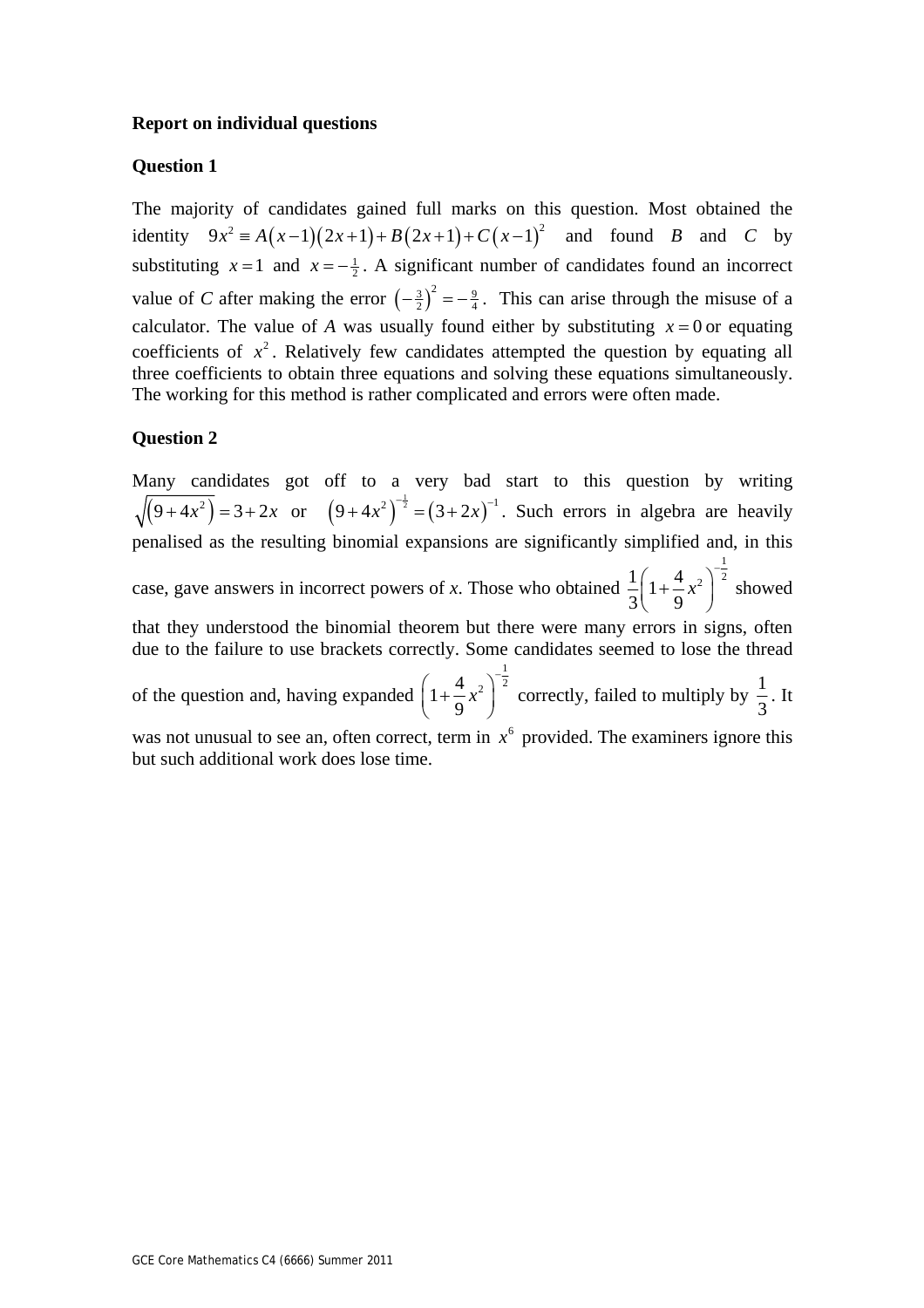#### **Question 3**

This question was well done and full marks were common. Candidates were roughly equally divided between those who expanded and differentiated and those who differentiated using the product rule. The latter method was the more complicated and more subject to error but many correct solutions were seen using both methods. If the differentiation was correct, nearly all completed part (a) correctly. Rather oddly, a number of cases were seen where  $\frac{1}{12} \pi h^2 (3-4h)$ 12  $\pi h^2 (3-4h)$  was misread as  $\frac{1}{2} \pi h^2 (3-4h)$ 2  $\pi h^2 (3-4h)$ . Part (b) was generally well done although there were a minority of students who made no attempt at it at all. The large majority correctly interpreted  $\frac{\pi}{800}$  as  $\frac{d}{d}$ d *V t* and realised they had to divide  $\frac{\pi}{2}$  by  $\frac{d}{d}$  $\frac{dV}{dh}$ . Inverting  $\frac{dV}{dt}$  $\frac{W}{\hbar}$  did cause difficulty for some candidates. For

800 d example,  $\frac{1}{0.5\pi h - \pi h^2} = \frac{1}{0.5\pi h} - \frac{1}{\pi h^2}$  was seen from time to time and  $\frac{1}{\frac{\pi}{25}}$  $\frac{1}{\pi}$  = 25 $\pi$  leading to the answer 2 32  $\frac{\pi^2}{32}$ , instead of the correct  $\frac{1}{32}$ , was relatively common.

## **Question 4**

Part (a) was well done and the only error commonly seen in part (b) was using the incorrect width of the trapezium  $\frac{\sqrt{2}}{2}$ 5 instead of  $\frac{\sqrt{2}}{4}$ . A few candidates made errors, often due to a lack of clear bracketing, but great majority completed part (b) correctly and gave their answer to the degree of accuracy specified in the question. Part (c) was well done and the majority were able to find  $\frac{d}{dx}$ d *u x* and make a complete substitution for the variables. The only common error in this part was simply to ignore the limits and to give no justification for the limits becoming 2 and 4. Most recognised that the integral in part (d) required integration by parts and those who used a method involving integrating  $(u - 2)$  to 2 2 2  $\frac{u^2}{2} - 2u$  and differentiating ln *u* usually reached the half way stage correctly. The second integration proved more difficult and there were many errors in simplifying the expression  $\left(\frac{u^2}{2} - 2u\right) \frac{1}{2}$ 2  $\frac{u^2}{2}$  – 2u  $\left(\frac{u^2}{2}-2u\right)\frac{1}{u}$  $(2)$ before the second integration. The errors often arose from a failure to use the necessary brackets. There were also many subsequent errors in signs and a few candidates omitted the  $\frac{1}{2}$  from their integration.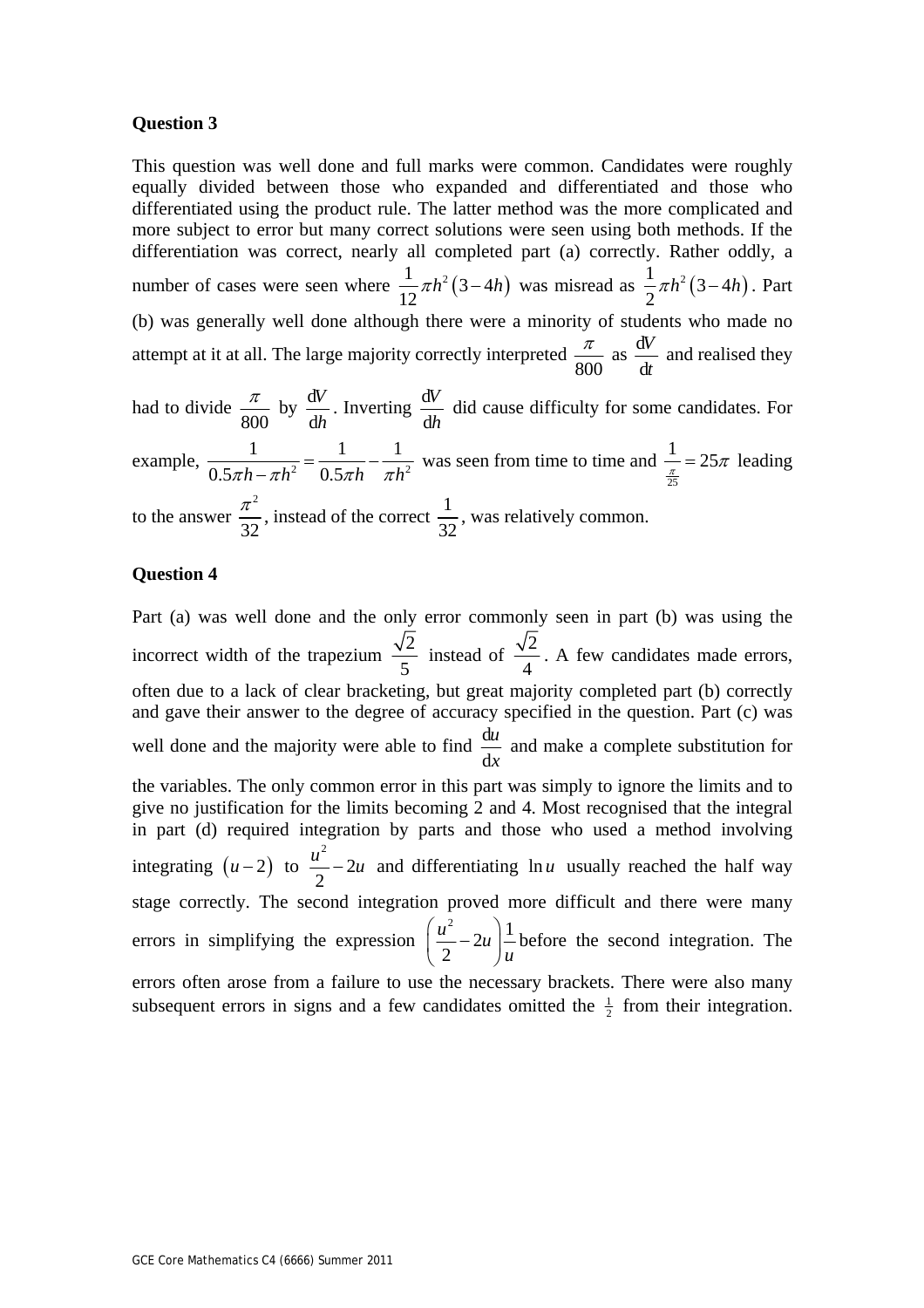Those who, at the first stage of integration by parts integrated  $(u-2)$  to  $\frac{(u-2)^2}{2}$ 2  $\frac{u-2)^2}{2}$ , which is, of course, correct, had markedly less success with the second integral than those who integrated to 2 2 2  $\frac{u^2}{2} - 2u$ .

A few split the integral up into two separate integrals,  $\int u \ln u \, du$  and  $\int \ln u \, du$  but the second of these integrals was rarely completed correctly. Those who ignored the hint in the question and attempted to integrate with respect to *x* were generally unable to deal with 5  $\frac{x}{2+2}d$  $\frac{x^5}{2}$  dx  $x^2 +$  $\int \frac{x^3}{x^2+2} dx$ , which arises after integrating by parts once

## **Question 5**

The majority of those who used implicit differentiation were successful on this question. The commonest error was to differentiate  $2x \ln x$  incorrectly and, occasionally, integration by parts was seen. Those who differentiated correctly were usually able to find that  $y=16$  when  $x=2$  and complete the question. The commonest error at this stage was  $\ln y = 4 \ln 2$  *leading to*  $y = 8$ .

Those who started by making *y* the subject of the formula rarely made progress beyond the first step of writing  $y = e^{2x \ln x}$ . This can be differentiated using the chain rule but the majority made some attempt to transform this expression before differentiating and this was often done incorrectly,  $e^{2x \ln x} = e^{2x} e^{\ln x}$  being a common error. Those who transformed, correctly, to  $x^{2x}$  often differentiated this to  $(2x) x^{2x-1}$ .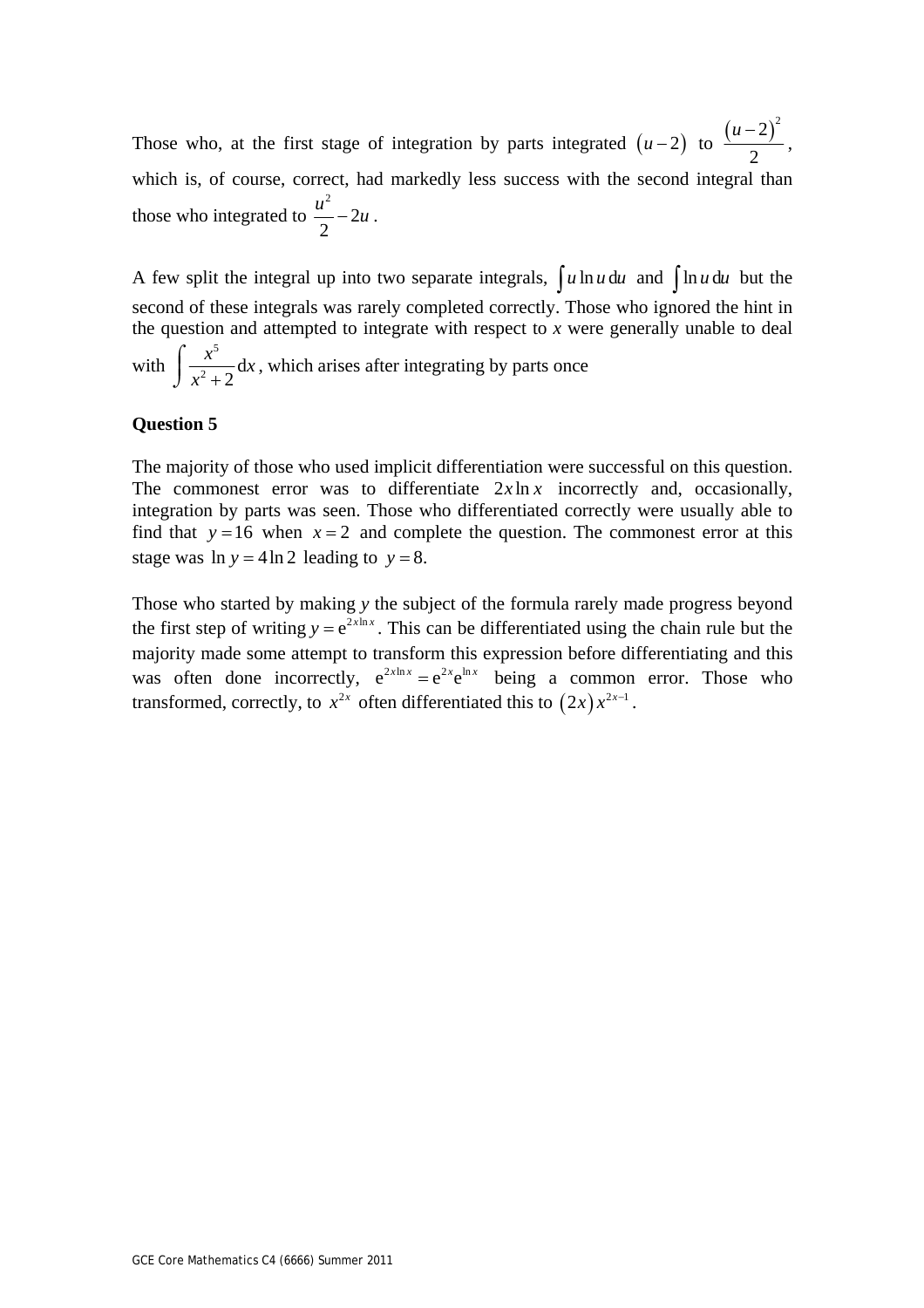# **Question 6**

In part (a) the majority of candidates were able to set up equations in  $\lambda$  and  $\mu$  and, with a few exceptions were able to solve them correctly. Substitution into one of the given line equations to obtain the coordinates of *A* usually followed correctly, although a substantial number of candidates were unable, or forgot, to show that the lines did indeed intersect. In part (b), the great majority of candidates realised that a scalar product was involved although substantial numbers of candidates selected the position vectors of the fixed points on the line rather than the direction vectors. Among those who did select the correct vectors, the commonest error was to give an obtuse angle rather than the acute angle which the question asked for. Part (c) was well done although some did not show the consistency of  $\lambda$  for all three components.

Part (d) proved very demanding. Those who were able to draw a simple diagram to represent the situation and who remembered that each part of a question frequently relies on previous parts were able to find the length of *AB*, using the results of parts (a) and (c), and the angle found in part (b) to complete the question using elementary trigonometry, although some used the tangent of the angle rather than the sine. These were however a small minority of candidates and the majority either just left the question blank or thought that *AB* was the length they were looking for. Some tried more complicated methods such as finding a general expression for *BX* and taking the scalar product of this vector with the direction of  $l<sub>2</sub>$  and equating to zero. The working for this method gets very complicated  $(\mu = \frac{33}{7})$  but a few correct solutions of this type were seen.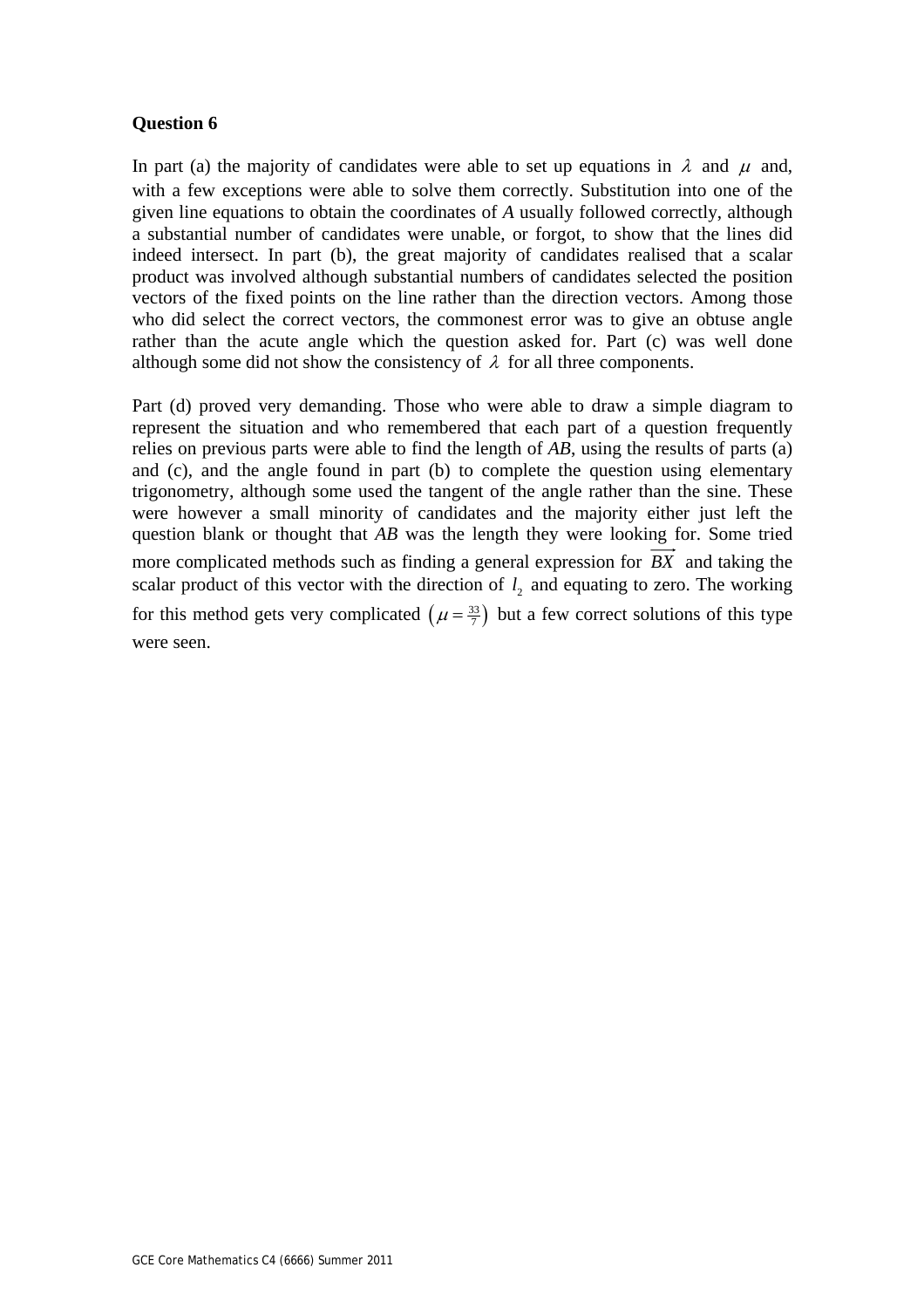#### **Question 7**

question.

The majority of candidates were able to complete part (a), although some candidates gave the answer in degrees rather than radians. Most could start part (b) correctly and, apart from a few errors in sign, obtain  $\frac{dy}{dx} = \frac{\cos^2 x}{\cos^2 x}$  $dx$  sec *y x*  $=\frac{\cos\theta}{\sec^2\theta}$ , although this was often simplified to  $\cos\theta$  rather than the correct  $\cos^3\theta$ . The majority of candidates were able to demonstrate the correct method of finding the equation of the normal and to complete the part by substituting  $y = 0$  and solving for *x*. A small number of candidates

eliminated $\theta$ , successfully differentiated the cartesian equation and completed the

Part (c) proved challenging for many candidates and a substantial number of candidates thought that the volume was given by  $\int \sin^2 \theta$ , often ignoring d $\theta$  or dx. Among those who recognised that the appropriate integral was  $\int \sin^2 \theta \sec^2 \theta d\theta$ , many were unable to rewrite this in a form which could be integrated. ln sec  $\theta$  and  $\sin^3 \theta$  were among the erroneous attempts seen. Those who realised that  $\sin^2 \theta \sec^2 \theta = \tan^2 \theta = \sec^2 \theta - 1$ usually completed the question correctly, although a few used x limits rather than  $\theta$ limits. There are a number of possible alternative approaches to this question and there were some successful attempts using integration by parts. A number of candidates attempted to use the cartesian form of the equation but few of these were able to establish a method of integrating 2  $1 + x^2$  $\frac{x^2}{+x^2}$ .

#### **Question 8**

The majority of candidates realised that the answer to part (a) was of the form  $k(4y+3)^{\frac{1}{2}}$  and although the value  $k=2$  was common, most did obtain  $k=\frac{1}{2}$ . In part (b), the majority of candidates knew that they needed to separate the variables, although this was not always done correctly. Those who separated correctly usually were able to integrate  $\frac{1}{r^2}$ *x* correctly, although  $\ln x^2$  was seen from time to time. A significant number of candidates did not use a constant of integration and could gain no further marks in the question. It is disappointing to report than many otherwise correct solutions were spoilt by elementary algebraic errors. Many candidates obtained a correct expression, for example,  $(4y+3)^{\frac{1}{2}} = 2 - \frac{2}{3}$ *x*  $(1+3)^{\frac{3}{2}} = 2-\frac{2}{3}$  but were unable to make *y* the subject of the formula correctly. For examples,  $4y + 3 = 4 + \frac{4}{x^2}$ *x*  $+3=4+\frac{4}{2}$  and, even,  $4y+3=\sqrt{2-2}$ *x*  $+3 = \sqrt{2-\frac{2}{x}}$  were often seen.